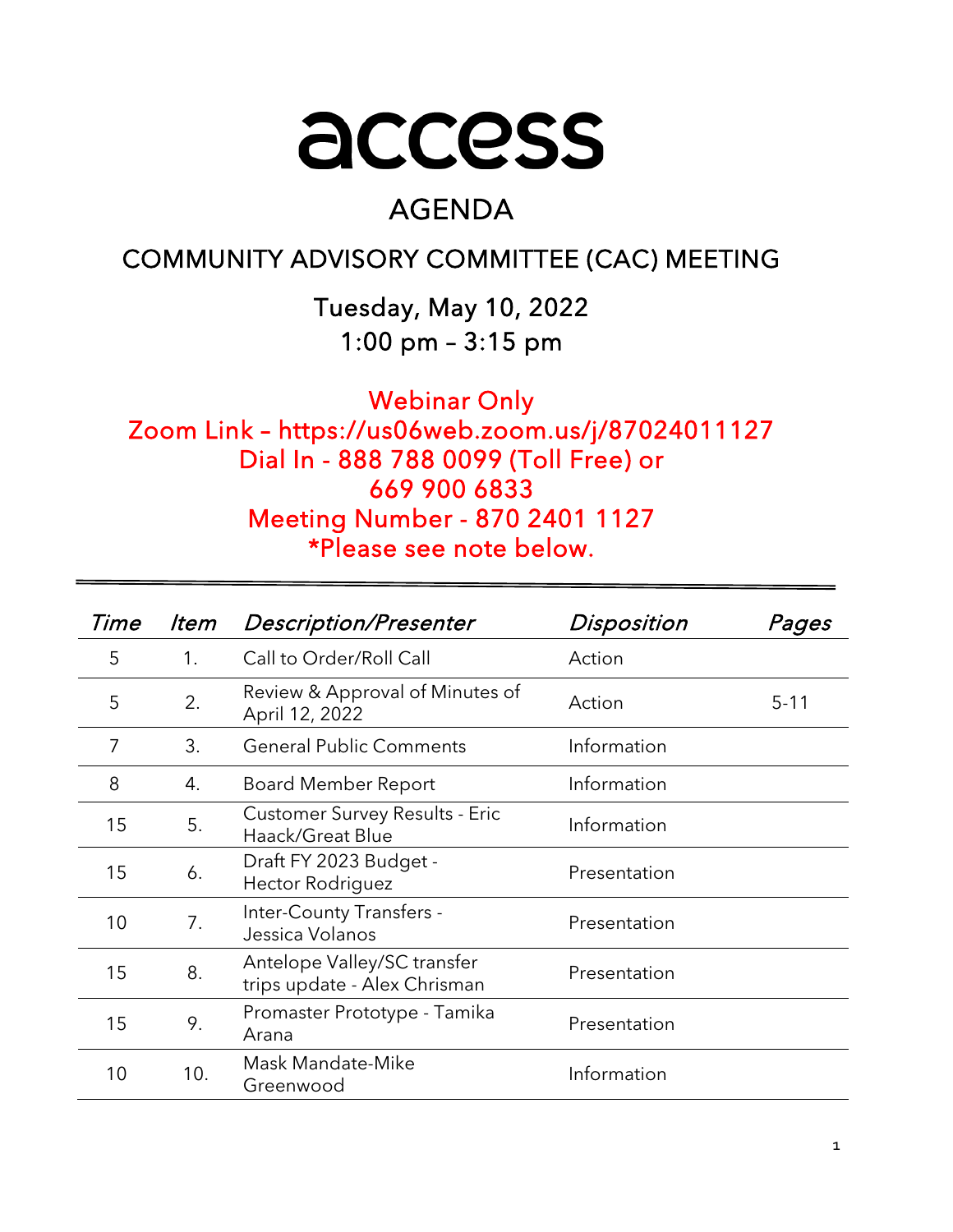| 8 | 11. | <b>Member Communications</b>                                | Information     |
|---|-----|-------------------------------------------------------------|-----------------|
| 8 | 12. | Operations Report - Jimmy<br>Flores                         | Information     |
| 8 | 13. | Communications<br>Subcommittee Update -<br>Matthew Avancena | Possible Action |
| 8 | 14. | Same Day Subcommittee<br>Update - Matthew Avancena          | Possible Action |
| 8 | 15. | <b>Operations Subcommittee</b><br>Update - Matthew Avancena | Possible Action |
| 5 | 16. | Adjournment                                                 | Action          |

Access Services does not discriminate based on disability. Accordingly, Access Services seeks to ensure that individuals with disabilities will have an equal opportunity to participate in the range of Access Services events and programs by providing appropriate auxiliary devices and services to facilitate communication. In determining the type of auxiliary devices and services for communication that will be provided, primary consideration is given to the request of the individual with disabilities. However, the final decision belongs to Access Services. To help ensure availability of those auxiliary devices and services you require, please make every effort to notify Access Services of your request at least three (3) business days (72 hours) prior to the meeting in which you wish to utilize those devices or services. You may do so by contacting (213) 270-6000.

Note: Access Services Community Advisory (CAC) meetings are held pursuant to the Ralph M. Brown Act [Cal. Gov. Code §54950] and are open to the public. The public may view and obtain all written information supporting this agenda provided both initially and supplementally prior to the meeting at the agency's offices located at 3449 Santa Anita Avenue, El Monte, California and on its website at [http://accessla.org.](http://accessla.org/) Documents, including Power Point handouts distributed to CAC by staff or CAC members at the meeting will simultaneously be made available to the public. Two opportunities are available for the public to address the CAC during a CAC meeting: (1) before a specific agendized item is debated and voted upon regarding that item and (2) general public comment. The exercise of the right to address the CAC is subject to restriction as to time and appropriate decorum. All persons wishing to make public comment must fill out a yellow Public Comment Form and submit it to the CAC secretary. Public comment is generally limited to three (3) minutes per speaker and the total time available for public comment may be limited at the discretion of the Chair. Persons whose speech is impaired such that they are unable to address the board at a normal rate of speed may request the accommodation of a limited amount of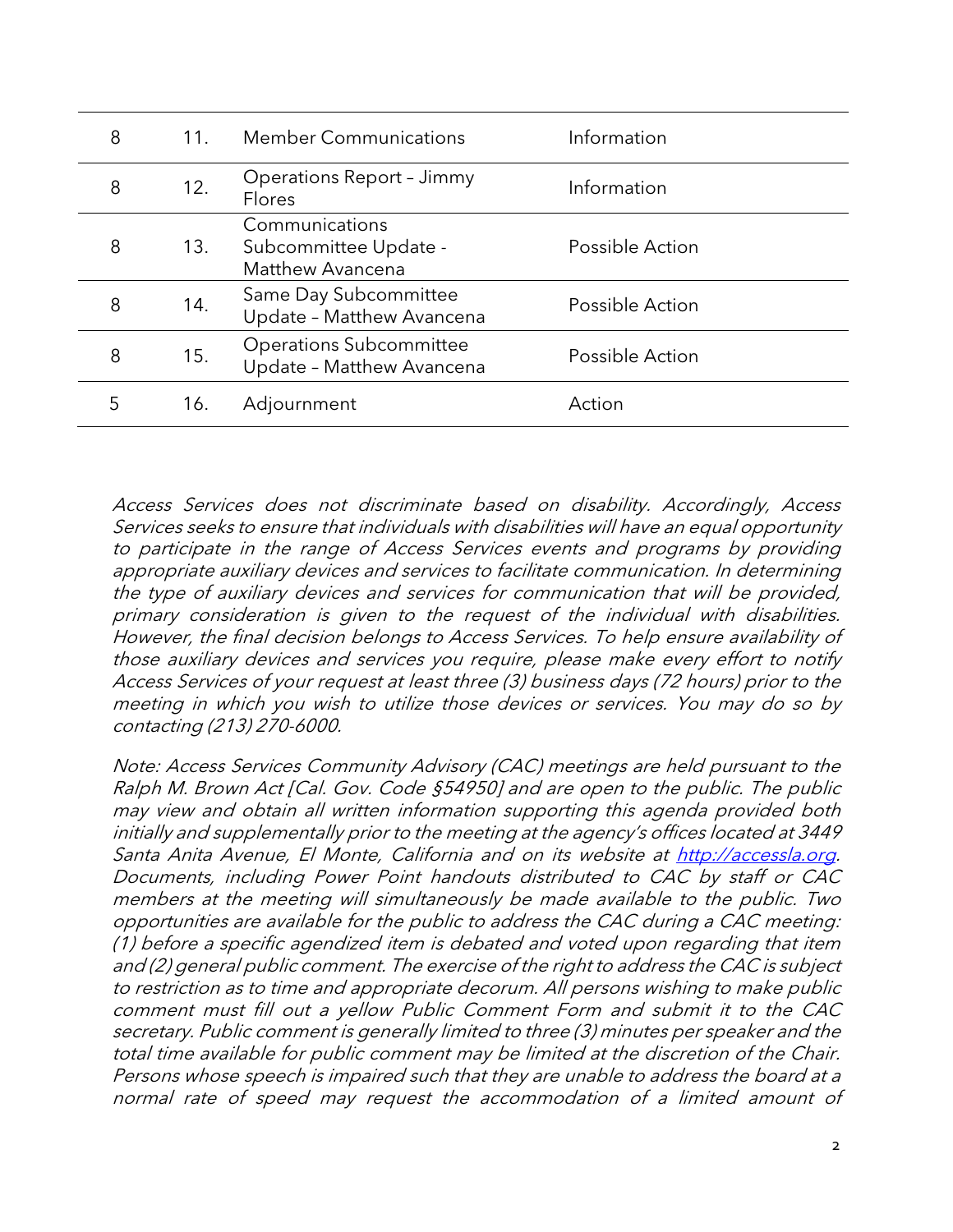additional time from the Chair but only by checking the appropriate box on the Public Comment Form. Granting such an accommodation is in the discretion of the Chair.

The CAC will not and cannot respond during the meeting to matters raised under general public comment. Pursuant to provisions of the Brown Act governing these proceedings, no discussion or action may be taken on these matters unless they are listed on the agenda, or unless certain emergency or special circumstances exist. However, the CAC may direct staff to investigate and/or schedule certain matters for consideration at a future CAC Meeting.

"Alternative accessible formats are available upon request."

# \*NOTE

# NOTICE OF ALTERNATIVE PUBLIC COMMENT PROCEDURES

Pursuant to temporary revised Brown Act requirements, CAC committee members will be participating via webinar. The public may submit written comments on any item on the agenda - 1) through email by addressing it to - [CAC@accessla.org](mailto:CAC@accessla.org) or 2) via US Postal mail by addressing it to - Access Services CAC Comments, PO Box 5728, El Monte CA 91734. Please include your name, item number and comments in the correspondence. Comments must be submitted/received no later than 10:00 am on Tuesday, May 10, 2022 so they can be read into the record as appropriate.

The public may also participate via the Zoom webinar link or by teleconference. Please review the procedures to do so as follows:

How to Provide Public Comment in a CAC Meeting via Zoom:

## Online

1. Click the Zoom link for the meeting you wish to join. Meeting information can be found at: [https://accessla.org/news\\_and\\_events/agendas.html.](https://accessla.org/news_and_events/agendas.html) Make sure to use a current, up-to-date browser: Chrome 30+, Firefox 27+, Microsoft Edge 12+, Safari 7+. Certain functionality may be disabled in older browsers including Internet Explorer. You may also use this direct link - https://us06web.zoom.us/j/87024011127

2. Enter an email address and your name. Your name will be visible online while you are speaking.

3. When the Committee Chair calls for the item on which you wish to speak, click on "raise hand." Speakers will be notified shortly before they are called to speak. Mute all other audio before speaking. Using multiple devices can cause an audio feedback.

4. Please note that the "Chat" feature is not enabled during the meeting for general public attendees. If you cannot use the "raise hand" feature, the please submit a written comment as outlined above.

5. When called, please limit your remarks to three minutes. An audio signal will sound at the three-minute mark and the Chair will have the discretion to mute you at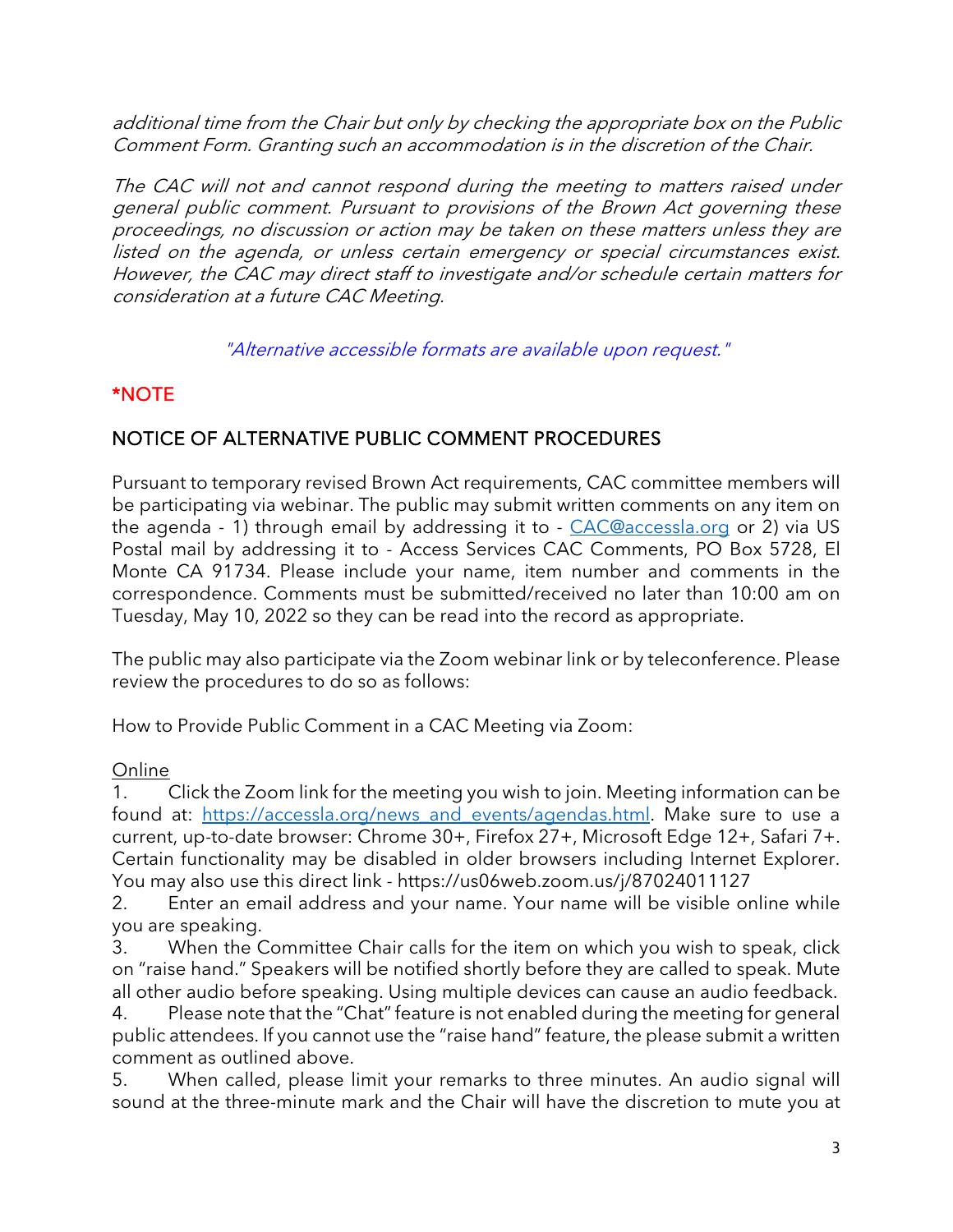any point after that. After the comment has been given, the microphone for the speaker's Zoom profile will be muted.

Note: Members of the public will not be shown on video.

By phone

1. Call the Zoom phone number and enter the webinar ID for the meeting you wish to join. Meeting information can be found at:

[https://accessla.org/news\\_and\\_events/agendas.html](https://accessla.org/news_and_events/agendas.html)

2. Dial (for higher quality, dial a number based on your current location):

US: +1 669 900 6833 or +1 253 215 8782 or +1 346 248 7799 or +1 301 715 8592 or +1 312 626 6799 or +1 929 205 6099 or 877 853 5247 (Toll Free) or 888 788 0099 (Toll Free) or 833 548 0276 (Toll Free) or 833 548 0282 (Toll Free)

Webinar ID: 870 2401 1127

3. When the Committee Chair calls for the item on which you wish to speak, press \*9 to raise a hand. Speakers will be notified shortly before they are called to speak. Speakers will be called by the last four digits of their phone number. Please note that phone numbers in their entirety will be visible online while speakers are speaking.

4. When called, please state your name and limit your remarks to three minutes. An audio signal will sound at the three-minute mark and the Chair will have the discretion to mute you at any point after that. After the comment has been given, the microphone for the speaker's Zoom profile will be muted.

5. If you cannot use the "raise hand" feature, the please submit a written comment as outlined above.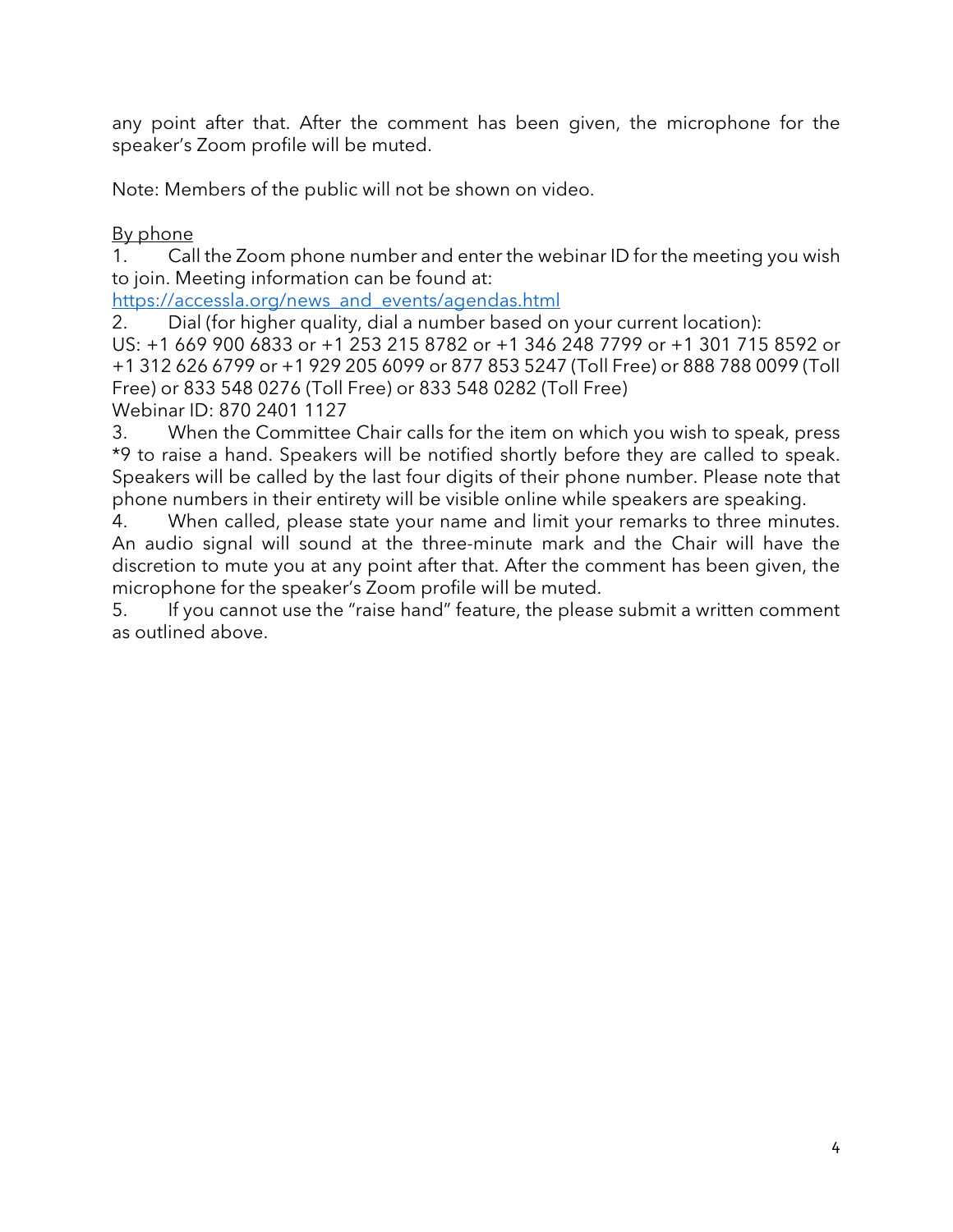ITEM 3

# MINUTES

Community Advisory Committee (CAC) Meeting April 12, 2022 1:00 pm – 3:15 pm

# CALL TO ORDER

Chair Rachelle Goeman called the meeting to order at 1:02 p.m.

# INTRODUCTIONS

CAC Members Present: Chair; Rachele Goeman, Maria Aroch, Yael Hagen, Terri Lantz, Kimberly Hudson, Bhumit Shah, Scott Barron, Michael Arrigo, Michael Conrad, Jesse Padilla,.

CAC Members Not Present: Vice-Chair; Gordon Cardona, Olivia Almalel, Wendy Cabil.

Board Members Present: Martin Gombert

Access Services Staff Present: Matthew Avancena, Veronica Guzman-Vanmarcke, F Scott Jewell, Art Chacon, Kristi DeHaro, Mike Greenwood, Rycharde Martindale.

Guests Present: None

## REVIEW & APPROVAL OF MINUTES

Chair Goeman asked for a motion to approve the March 8, 2022 minutes.

Motion: Member Hudson Seconded: Member Arrigo Abstained: Member Hagen, Shah, Almalel Motion: Passed

## GENERAL PUBLIC COMMENTS

Jan Johnson made a public comment by stating that she was present and believes we should continue the mask mandate.

Mel Bailey made a public comment by stating that he thinks the mask mandate should stay in place because of the more vulnerable population riding with Access. Liam Matthews made a public comment by stating he was present at the meeting and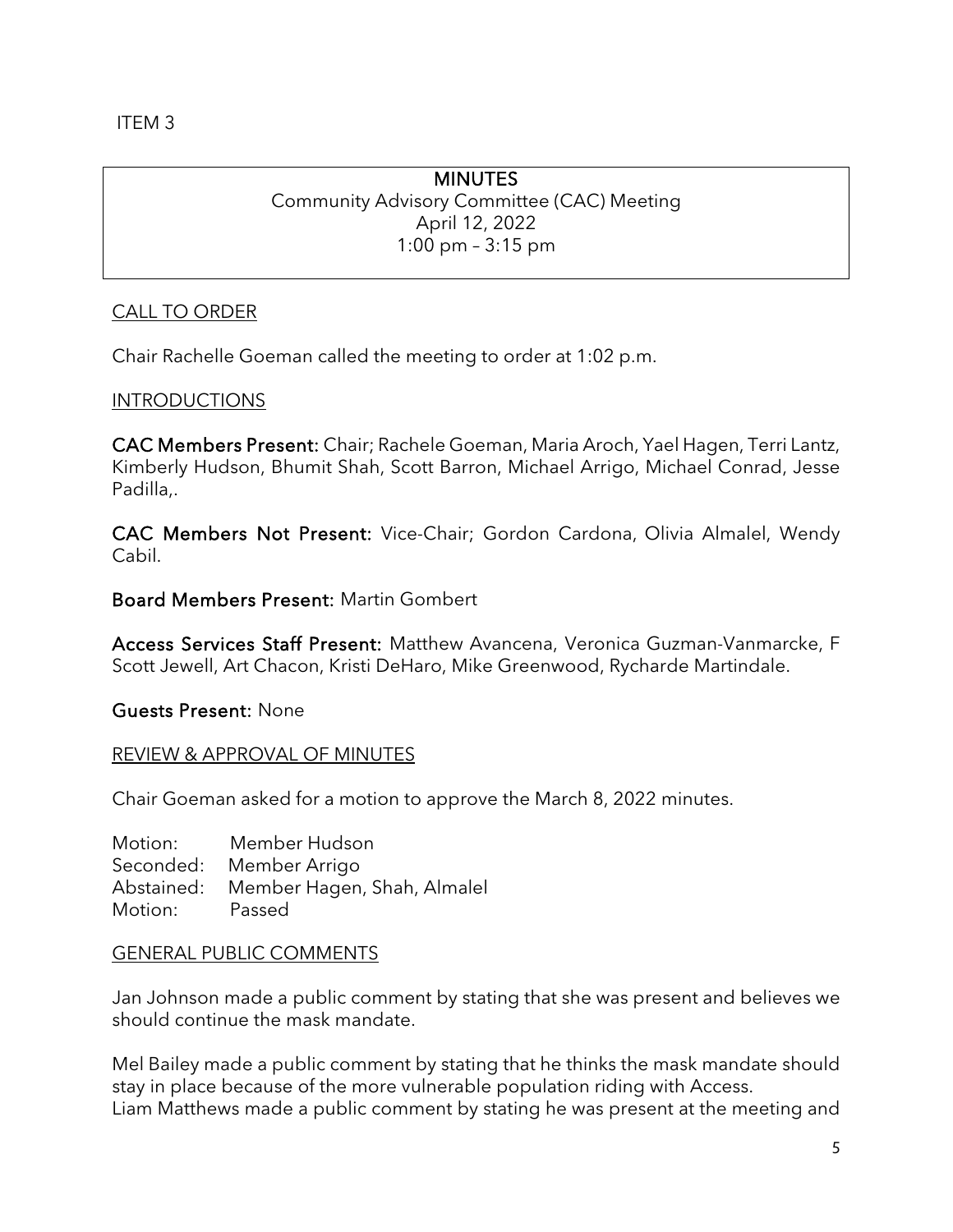supports the mask mandate staying in place.

# BOARD REPORT

Director Martin Gombert gave the report by stating that they already received a report on the February Board meeting. He will report what will be discussed at the Board next week on the  $18<sup>th</sup>$  including a lot of contractual issues including the language interpretation contract being extended. The onboard camera recording system contract was extended. The subcommittee approved a facilities and development and construction fund which would allow Access to set aside additional revenues and use for acquiring and constructing facilities for Access contractors to operate out of. Additionally, they approved the rate table for the eligibility contract and had an update on Customer Service and Operations.

## OPERATIONS REPORT

Operations Service Monitor, Kristi DeHaro, presented the operation reports. She stated that the Northern region operated by MV Transportation hired a new call center manager, James Wilson, who recently relocated from Denver and has over 30 years experience in call center management. Staff issued a bulletin to our contractors, providing guidance on entering areas with low clearance. If it is safe to enter, vehicles may do so. Finally, Access received \$5 million from the federal government's American Rescue Plan to assist with vehicle maintenance and keep existing vehicles on the road longer, in a safe and efficient manner. Access will have the ability to use federal funding, to help contractors pay for major component repairs, which can include engines, transmissions, differentials, trans-axels, suspensions, and air conditioning units.

Additionally, Mike Greenwood reported on the mask mandate. He stated that the federal mask mandate for public transportation is due to expire on April 18th. They do not know if the TSA is going to extend that mandate and if so for how long. Access could possibly implement its own mandate. He wanted to see if the CAC members had any opinions or feelings about whether Access should institute its own mask mandate. He also reported that in-person eligibility assessments restarted on April 4th, only for new applicants. For the time being recertification is still happening via telephone. Transfer Trips have also returned to Olive View Medical Center in Sylmar. He thanked the partners at Santa Clarita Transit and MV Transportation that hosted transfer trips at the McBean Regional Transportation Center for a couple of years.

# PUBLIC COMMENTS

Jan Johnson made a public comment by stating that they should follow the County in the masking mandate because if they don't follow the County, even though there are different rules for them, there will be less complaining of riders.

Mel Bailey made a public comment by stating that he thinks that a mask mandate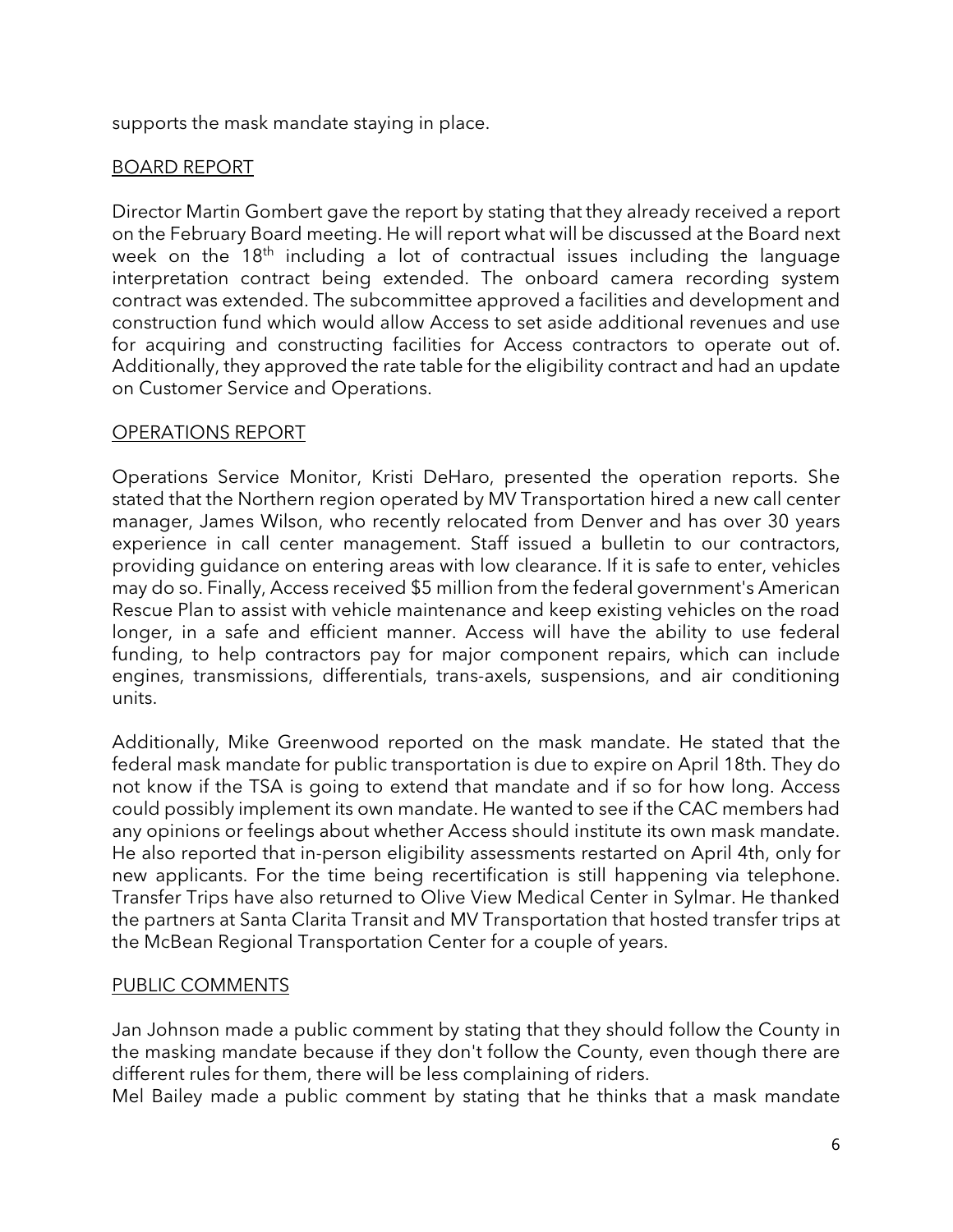continuance would probably be in the best interest of all. He believes they are not completely out of the pandemic, although the numbers have decreased. He stated that they are serving a more vulnerable population and it would seem best to ride it out a little bit longer just to see what happens.

Liam Matthews made a comment by stating that he believes they should continue the mask mandate because of the vulnerable population and they should just keep an eye out to see how it goes.

Luis Garcia from Global Paratransit made a comment by stating that he wanted to provide some feedback from an employer standpoint. Exceeding the mass mandate does have some pros and cons from their perspective. He understands the population they serve is vulnerable and they want to be as safe as possible, but exceeding what both County and State have mandated has given them some problems with regards to recruitment and retaining some staff. Their recommendation is to also consider the employee's choice. If an individual wishes to wear the mask 100%, they would support it both from a customer's perspective and an employee perspective.

Jan Johnson made a comment by withdrawing her previous public comment from the record.

#### MEMBER DISCUSSION

Member Lantz made a comment by stating that she respects everyone's input and she agrees with the other riders on keeping the mask mandate because there are other variants and there are still people getting infected. She would like to continue it since the riders are in a vehicle together and they are very close.

Member Padilla made a comment by stating that he could go either way with this decision. He thinks it might cause confusion if the mask mandate is lifted and everybody else out there is not wearing the mask, but Access riders have to. He understands they have a more vulnerable population and germs are easily transmittable in such close proximity.

Member Hudson made a comment by stating that she supports the mask mandate because of the vulnerable riders. Unlike other forms of public transit, in a car or a van, you can't really put space between you and the driver or the other riders. So it's just safer to be masked. She is an Access rider and would feel very uncomfortable with other riders or with a driver that was unmasked in that kind of environment.

Member Shah stated that he thinks masks should be recommended, but not required. As many businesses do not require masks and riding Access would be the same level of risk as going into the community.

Member Hagen made a comment by asking Mike Greenwood if there was currently an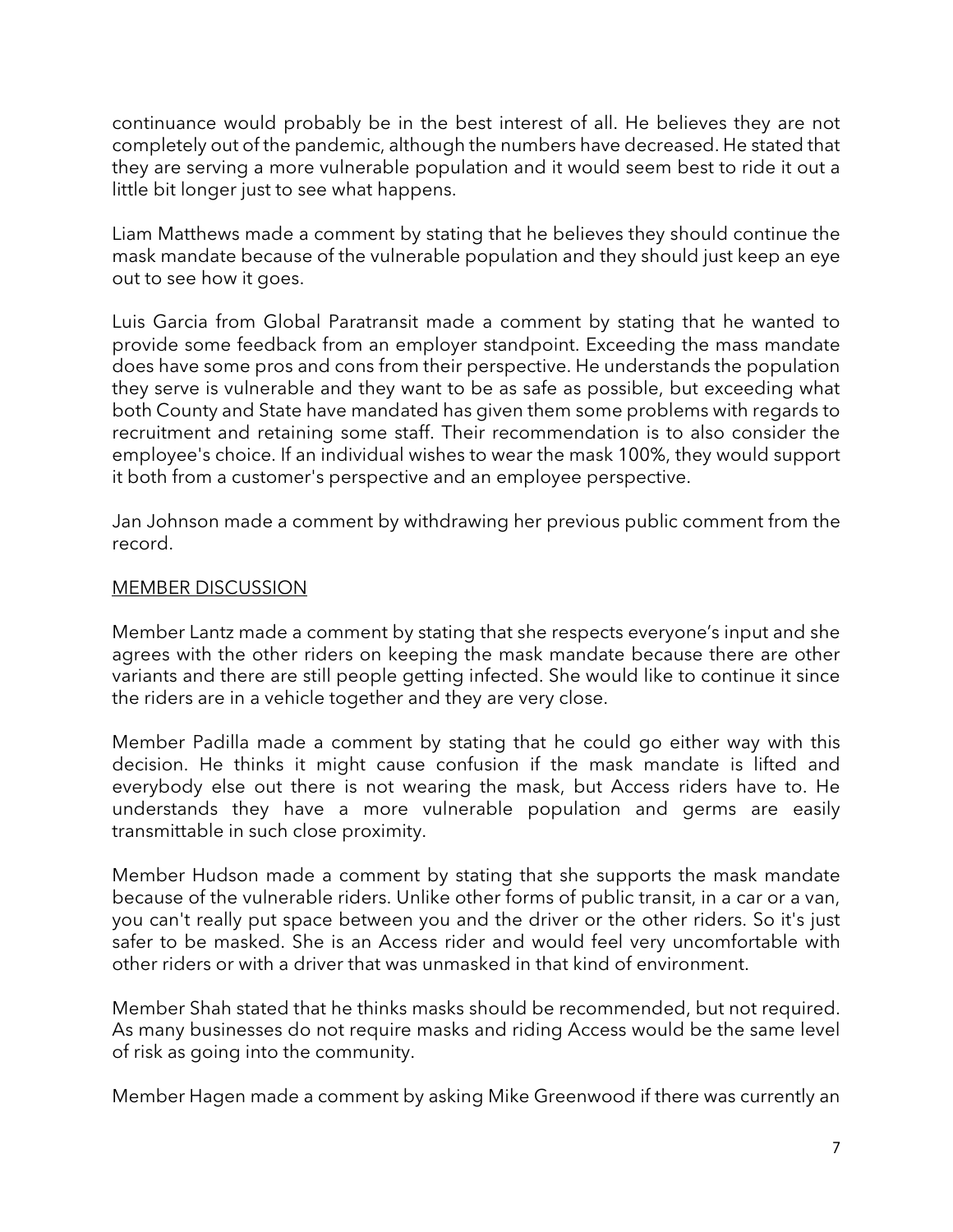issue in the system of people who are either unable to put on a mask or refuse to put a mask or if people were generally cooperative. Mike Greenwood responded that they have few reported cases of riders refusing to wear mask. He stated that for the most part, the riders have been great about wearing masks and not having to feel like it is being forced on them. They also had a couple of cases where riders have asked for an accommodation due to their disability and being unable to wear the mask but those are in single digits.

Member Hagen continued by stating that she thinks the population is more vulnerable. She doesn't think people are really ready to be in a closed space where they do not have the ability to move away to protect themselves. If it is not a share ride and it's agreeable between the driver and a rider then they may have the option to take off the mask. Letting the dispatchers know that they can relax a little bit about the rules when it's that kind of situation.

Chair Goeman made a comment by stating she doesn't like wearing them, but having someone in my home who has precarious health, she thinks that they should continue on a six month basis and then revisit the decision.

Member Shah made a comment by stating that there are a lot of people with developmental disabilities that may not be able to wear a mask. Even if it's reported in the single digits, what accommodation do we provide them? Mike Greenwood responded by stating that masks are required but if they need to ask for an accommodation, that request goes through Customer Service. His understanding is that they have gotten very few requests for reasonable accommodations.

Member Hudson made a comment by asking if Access decided to drop the mandate and not extend it, would a rider be able to request that a driver put on a mask. Mike Greenwood responded that they would either need to go all in or all out, going halfway on a rule, is not going to work. It will be subject to a lot of different opinions and people's ability to communicate on the subject on the spot which might cause some issues. They need to be very clear on what the mask requirement is.

Member Hagen made a comment by asking if there a possibility that there could be a future consideration of having both locations as a pickup, as a transfer point and maybe assessing whether or not which one was more effective as a transfer point. Mike Greenwood responded that contractually the contractors bid on the location. It was only changed for the pandemic as an exception. Olive View is also closer, location wise.

#### MEMBER COMMUNICATIONS

Member Arrigo made a comment by stating that he agrees with Mike Greenwood where they should decide on a mandate or not so that it isn't confusing for the riders.

Member Aroch stated that she agrees with everyone that they should wear a mask but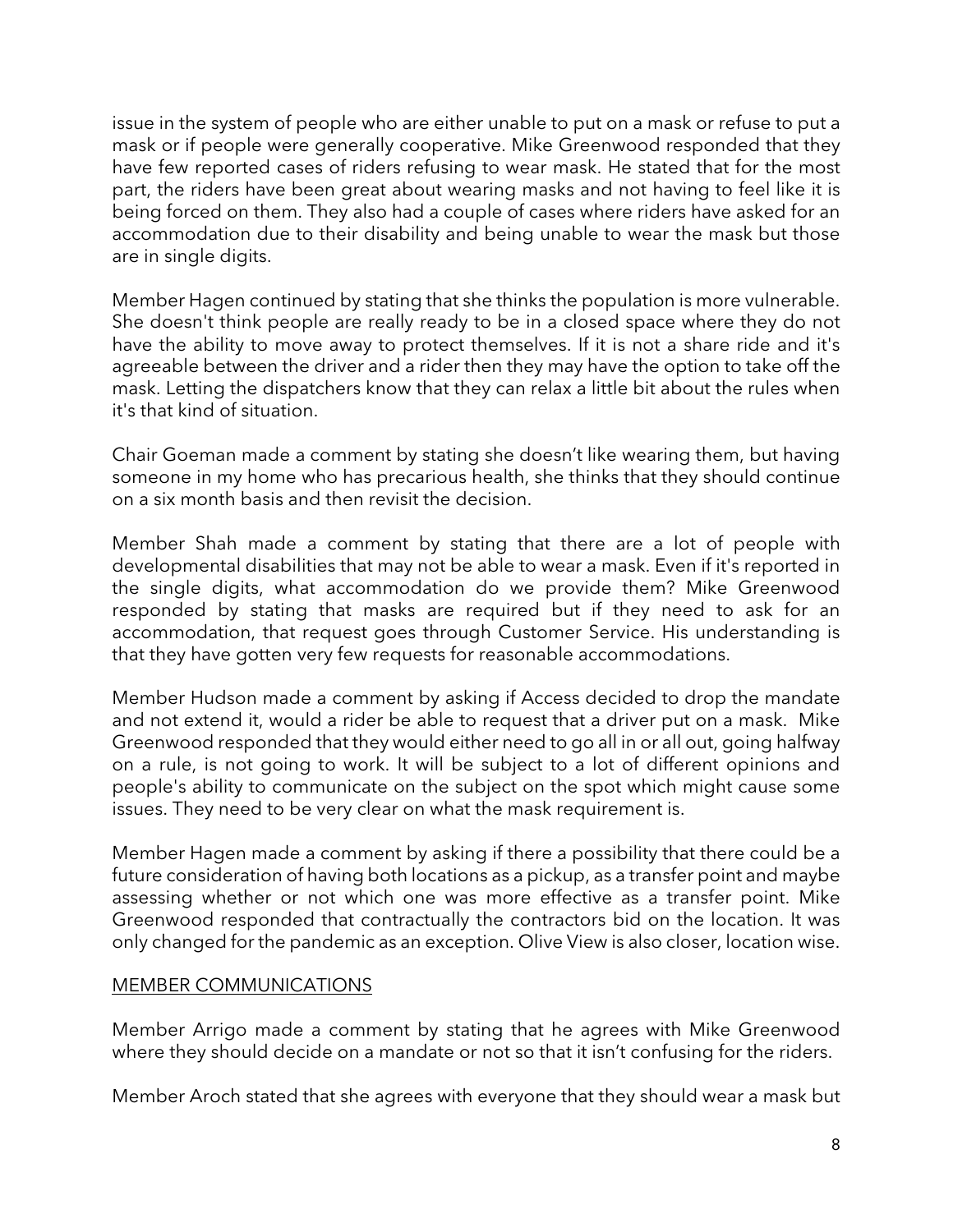she agrees that regardless, they should just make a clear decision to avoid confusion.

Member Lantz thanked all the staff for carrying the message forward to the Board and thanked Director Gombert for his attendance each month.

Member Hagen thanked all the participants at the subcommittee meetings. She is impressed with the quality of work and input. She loves the collaboration and likes the deep dive they are able to take into issues.

Member Hudson made a comment by stating that she is grateful to staff and participants in the subcommittee meetings as well. She hopes everyone remains safe and that a decision is made soon concerning the mask mandate.

Member Padilla made a comment by stating that he is also confused in stores by the mask mandate because it is never clear whether they should wear a mask or not. There is a lot of confusion.

Member Shah stated they should following the directions of the other transportation agencies in Southern California in order to be with public transportation. If masks are not required by OCTA or local city transit programs, then we may be looked upon differently from the community.

Chair Goeman stated that she wanted to thank Director Gombert for his monthly reports. She also congratulated the new CAC members.

#### POTENTIAL TOPICS FOR DISCUSSION

Matthew Avancena presented on this topic. He is requesting items they would like to add to the agenda and discuss on future meetings. Every CAC member can request this and they will add it to the agenda in the future.

## PUBLIC COMMENT

Jan Johnson made a comment by stating that concerning the mask mandate, people who have hypoglycemia need to snack sometimes and it is difficult without removing the mask. It is a reasonable accommodation and there should be a way to go around this.

Mel Bailey made a comment by stating that they should consider going back to the previous CAC meetings to consider future topics. Many public comments were made to add issues to the agendas.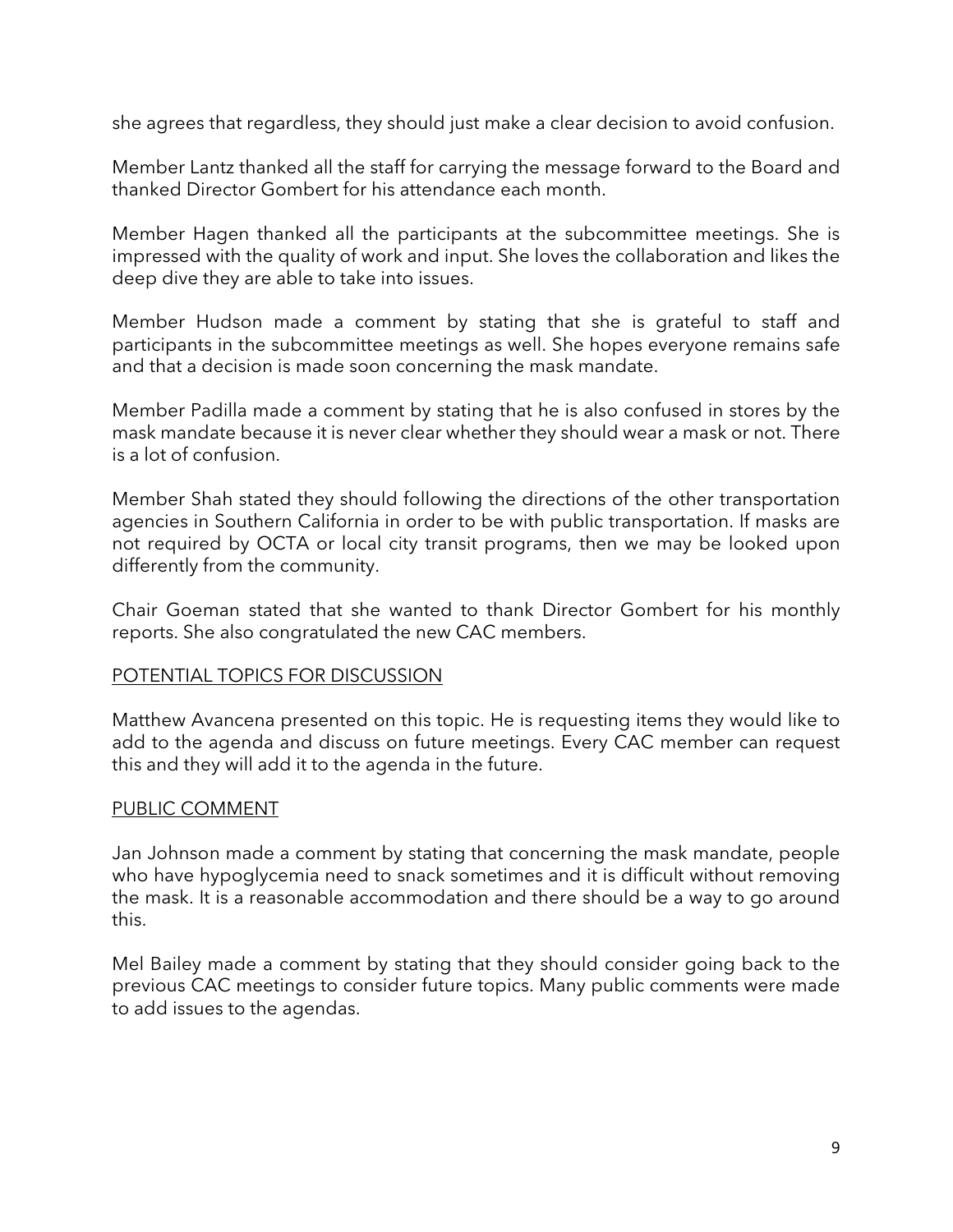#### MEMBER COMMUNICATION

Chair Goeman suggested a topic to discuss more places to buy coupons and also easier options to be able to obtain them. It is a very popular issue with the riders.

Member Hagen made a comment by stating that the transfer between counties is an issue that should be added to the agenda. There are many issues brought about at the previous goals retreat that are still outstanding. Matthew Avancena responded that he would look up the list to check which items were on there.

Member Padilla suggested they discuss the Where's My Ride app for any new updates. He also suggested they speak more about the website and how to navigate around it.

Member Aroch agreed with Member Padilla concerning the website. She thinks with everything in white and also the order of the tabs, it is difficult to find things.

Member Hagen wanted to include eligibility and people with hidden disabilities.

## COMMUNICATIONS SUBCOMMITTEE UPDATE

Director of Planning and Coordination Matthew Avancena gave an update on this subcommittee. He stated that they had their last meeting in March. The most prevalent topics they have to make videos on were discussed. They made a list of potential topics they could use. Eligibility was one of them in addition to a dozen more. The overwhelming one was the information that was provided to the driver so that they can communicate with the contractor and the rider. Mike Greenwood discussed key points that would be in the video to help educate riders. That includes convincing the rider that they need to provide as much detail as possible about the pickup location, by mentioning landmarks and also asking the reservation to read the notes back at the conclusion of the call to make sure that the reservation got it right. It's very important to specify AM versus PM when the reservation asks you, what time do you want to book the trip for. It was suggested that try to use some real video footage of pickup locations in the video. Those were some of the key highlights discussed.

#### MEMBER DISCUSSION

Chair Goeman made a comment by asking if during the communications subcommittee they had discussed to make a video on service animals. Member Hagen responded this was part of the discussion in the making of videos.

Member Hudson made a comment by stating that she is the Chair of this committee and encourages other members to join if they are interested in offering input.

Member Lantz stated that she encourages riders to really listen to the reservationist because sometimes riders will change their equipment without notifying Access. It's